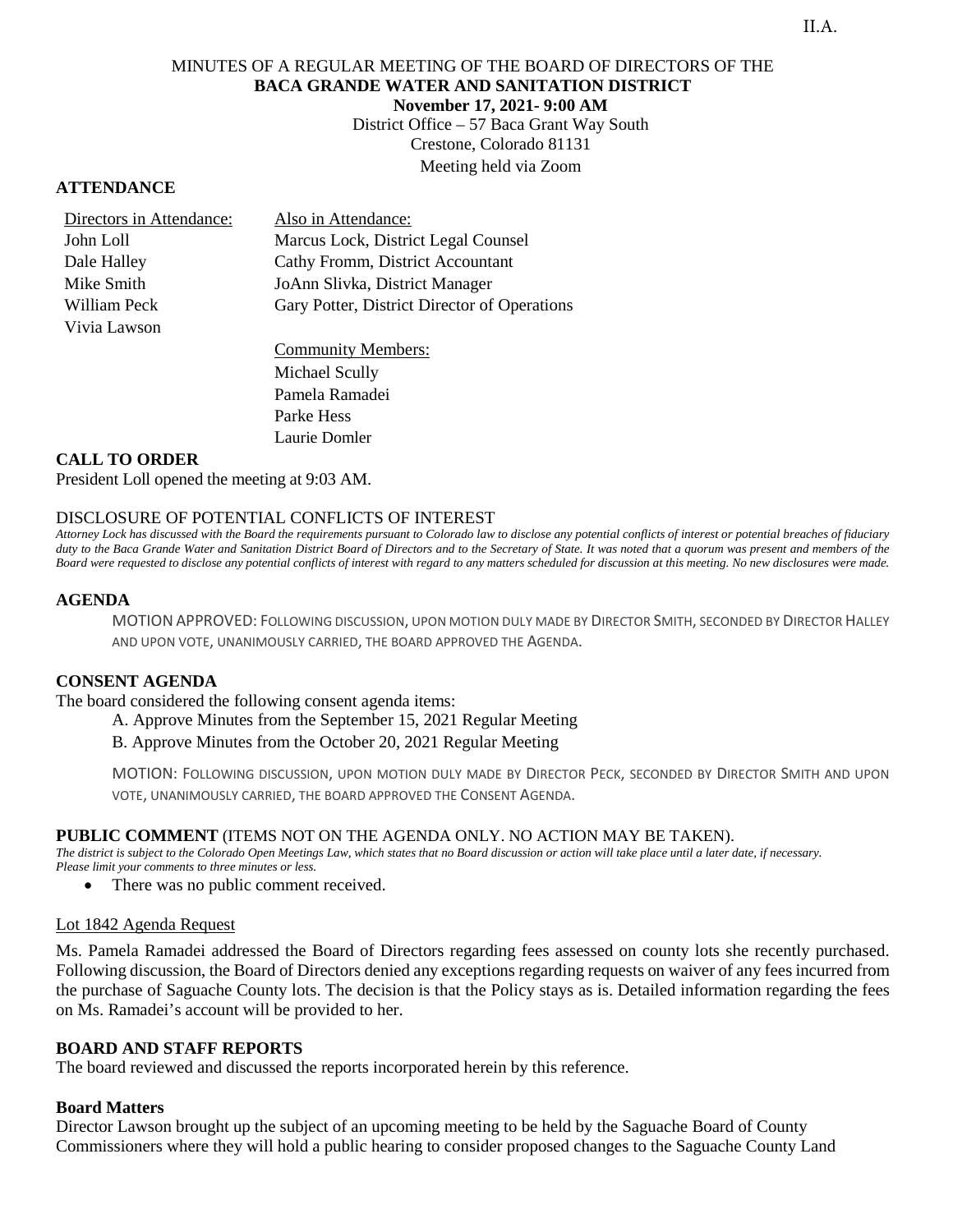Development Code changes. Discussion followed regarding communication from the County and the necessity of the District to provide comment on these types of matters.

# **Operations**

KTTG Request for assistance with road repair: Mr. Potter reported on his discussion with Mr. Njal Schold, KTTG Director, regarding the repair of the road to the Cottonwood Tank and Stupa. They are requesting eight cubic yards of material for the repairs to smooth out the road and to direct water off of the road. Mr. Potter is waiting to hear back on the cost of the materials. Discussion followed regarding ownership and easements of the road.

MOTION: FOLLOWING DISCUSSION, UPON MOTION DULY MADE BY DIRECTOR LAWSON, SECONDED BY DIRECTOR HALLEY, AND, UPON VOTE, UNANIMOUSLY CARRIED, THE BOARD VOTED TO SUPPORT MR. POTTER'S RECOMMENDATION TO PROVIDE MATERIALS FOR THIS PROJECT.

Inventory Shortage: Mr. Potter reported on the shortage of meter pits and related parts for new water/sewer hookups. The District has still not received orders that were placed in April 2021.Vendors report that parts will not be shipped until May 2022, the high demand for these parts are exceeding the District's budgeted line items for these items. Discussion followed on suggestions on how to proceed with current applications.

MOTION: FOLLOWING DISCUSSION, UPON MOTION DULY MADE BY DIRECTOR LAWSON, SECONDED BY DIRECTOR HALLEY, AND, UPON VOTE, UNANIMOUSLY CARRIED, THE BOARD DIRECTED STAFF TO:

1). NOTIFY CURRENT APPLICANTS OF THE SITUATION AND REFUND FUNDS; ADVISE THEM OF INCREASED COSTS IN 2022

2). PROVIDE A REVISION TO THE CURRENT RULES AND REGULATIONS REGARDING FEES FOR HOOKUPS

3). BEGINNING IN JANUARY 2022, PEOPLE CAN PAY A DEPOSIT TO GET ON A WAITING LIST ONCE PARTS BECOME AVAILABLE AND WE KNOW WHAT THE COSTS OF THOSE PARTS WILL BE.

Water Loss: Mr. Potter presented an analysis from Raftelis that shows the District lost \$200,000 in revenue from leaks and we are tracking the same for 2021.

Unaccounted Loss: Operations staff repaired a leak in the S Crestone zone and eliminated ten pre-taps to prevent future problems. This saved thousands of gallons of water due to leakage from the pre-taps- the Board applauded the efforts of the Operations staff.

Personnel: The District Operations department is now fully staffed with the addition of Mr. Nate Albrecht.

# **FINANCIAL MATTERS**

Check Register: The board considered approval of the check register through the period ending October 17, 2021 as follows:

| General          |   | \$6,355.31  |
|------------------|---|-------------|
| Capital Projects | S | 280.00      |
| Enterprise       |   | \$28,692.24 |
|                  |   | \$35,327.55 |

MOTION: FOLLOWING DISCUSSION, UPON MOTION DULY MADE BY DIRECTOR HALLEY, SECONDED BY DIRECTOR PECK, AND, UPON VOTE, UNANIMOUSLY CARRIED, THE BOARD APPROVED THE CHECK REGISTER FOR THE PERIOD ENDING NOVEMBER 17, 2021.

### Financial Statements:

Ms. Fromm reviewed the financial statements with the board of directors. Bonds and CWRPDA loan payments will come out at the end of the month. This will complete the expected expenditures in the debt service fund for 2021.

# 2021 Audit:

The Board reviewed the engagement letter from Fiscal Focus Partners, LLC to perform the 2021 Audit.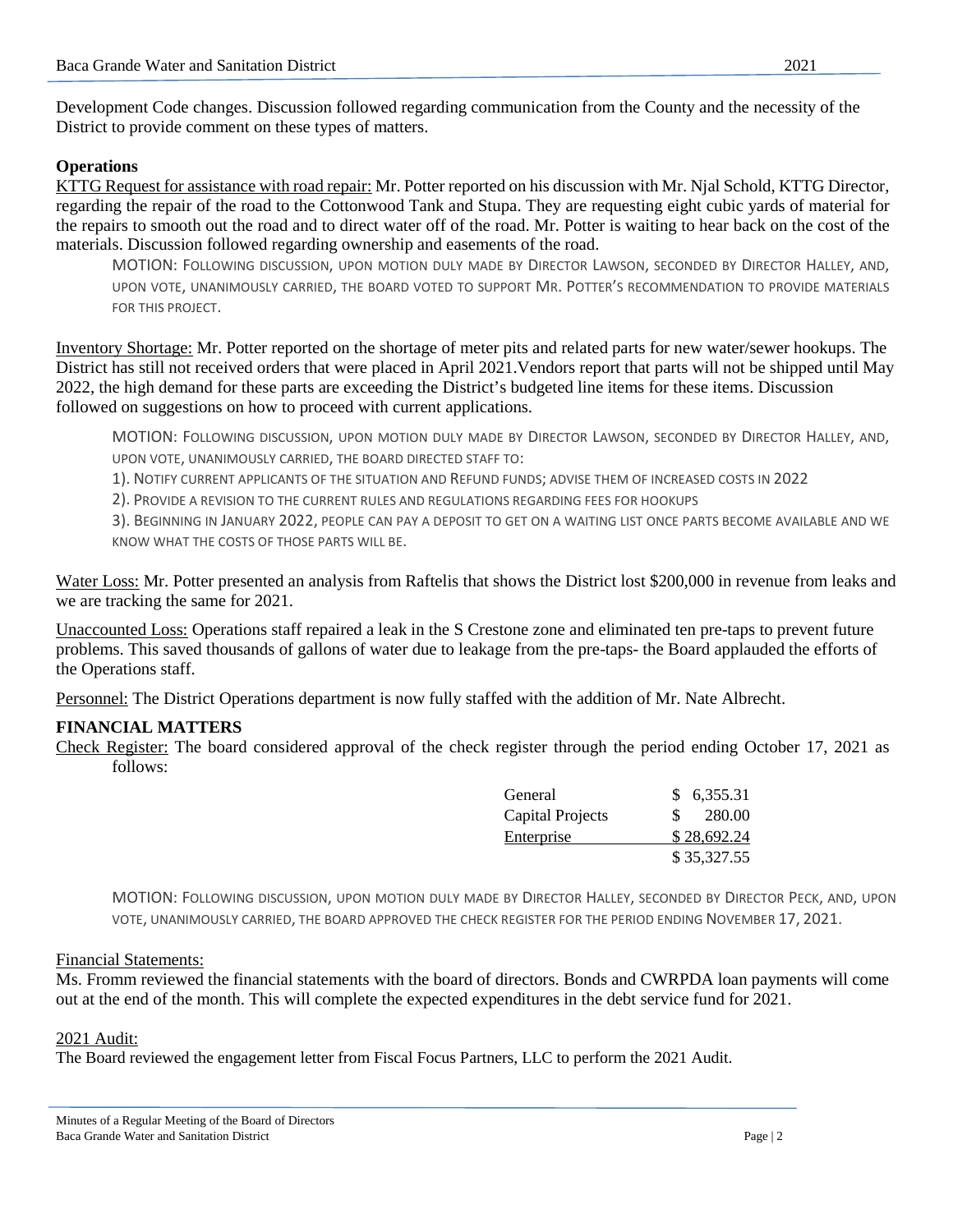MOTION: FOLLOWING DISCUSSION, UPON MOTION DULY MADE BY DIRECTOR LAWSON, SECONDED BY DIRECTOR HALLEY, AND, UPON VOTE, UNANIMOUSLY CARRIED, THE BOARD ACCEPTED THE LETTER OF ENGAGEMENT OF FISCAL FOCUS PARTNERS, LLC TO PERFORM THE 2021 AUDIT IN THE AMOUNT OF \$9950.00.

## Public Hearing to Adopt the 2022 Budget and Associated Resolutions.

Director Loll opened the public hearing to consider the proposed 2022 Budget and discuss related issues. It was noted that publication of Notice stating that the Board would consider adoption of the 2022 Budget and the date, time and place of the public hearing was made in a newspaper having general circulation within the District. No written objections were received prior to this public hearing.

Ms. Fromm reviewed the estimated 2021 expenditures and the proposed 2022 Budget.

The preliminary AV came in significantly higher than last year. We based the 2022 budget on these figures and do not anticipate any major changes to the AV to be received from the county by December 10, 2021. No additional public comments were received and the public hearing was closed.

MOTION: DIRECTOR HALLEY MOTIONED TO ADOPT THE 2022 BUDGET, AS DISCUSSED, DIRECTOR SMITH SECONDED THE MOTION, AND UPON VOTE, UNANIMOUSLY CARRIED, THE RESOLUTION WAS ADOPTED AND EXECUTION OF THE CERTIFICATION OF BUDGET AND CERTIFICATION OF MILL LEVIES WAS AUTHORIZED, SUBJECT TO RECEIPT OF FINAL CERTIFICATION OF ASSESSED VALUATION FROM THE COUNTY ON OR BEFORE DECEMBER 10, 2021. MS. FROMM WAS AUTHORIZED TO TRANSMIT THE CERTIFICATION OF MILL LEVIES TO THE BOARD OF COUNTY COMMISSIONERS OF SAGUACHE COUNTY AND THE DIVISION OF LOCAL GOVERNMENT, NOT LATER THAN DECEMBER 15, 2021, AND TO TRANSMIT THE CERTIFICATION OF BUDGET TO THE DIVISION OF LOCAL GOVERNMENT, NOT LATER THAN JANUARY 30, 2022. A COPY OF THE ADOPTED RESOLUTION IS ATTACHED TO THESE MINUTES AND INCORPORATED HEREIN BY THIS REFERENCE.

# **CAPITAL PROJECTS:**

# S. Crestone Tank Rehabilitation Project:

Mr. Potter provided an update on the South Crestone tank rehabilitation project. He reported that the project should be completed by November 23-24, 2021 and the system should be up to normal operating status by Thanksgiving.

# **LEGAL MATTERS:**

Resolution No. 2021-11-02 Certifying Delinquent Water and Sewer Fees to Saguache County Treasurer for Collection: The Board reviewed the Resolution as well as a written request from property owner, Lynn Drake to be removed from any further mailings from the District regarding her delinquent account.

The Directors also heard from Ms. Domler regarding her charges for Availability of Service fees ("AOS").

MOTION: FOLLOWING DISCUSSION, UPON MOTION DULY MADE DIRECTOR HALLEY, SECONDED BY DIRECTOR SMITH AND, UPON VOTE, UNANIMOUSLY CARRIED, THE BOARD APPROVED RESOLUTION NO. 2021-11-02 CERTIFYING DELINQUENT WATER AND SEWER FEES TO SAGUACHE COUNTY TREASURER FOR COLLECTION. A COPY OF THE RESOLUTION IS ATTACHED HERETO AND INCLUDED HEREIN BY THIS REFERENCE. THE BOARD DIRECTED STAFF TO FILE THE RESOLUTION WITH THE COUNTY TREASURER BY THE DECEMBER 10, 2021 DEADLINE.

USFW Negotiations: Mr. Lock provided an update regarding negotiations with USFW. Ms. Burnridge sent a response to the Letter of Intent (LOI); USFW will be doing some research to determine the best course of action.

# EXECUTIVE SESSION

MOTION: PURSUANT TO C.R.S. § 24-6-402(4) (A), (B), AND (E), UPON MOTION DULY MADE BY DIRECTOR LAWSON, SECONDED BY DIRECTOR SMITH AND, UPON AN AFFIRMATIVE VOTE OF AT LEAST TWO-THIRDS OF THE QUORUM PRESENT, THE BOARD CONVENED IN EXECUTIVE SESSION AT 11:23 A.M. FOR THE PURPOSE OF DISCUSSING NEGOTIATIONS WHICH RESPECTIVELY CONCERN THE PURCHASE OR LEASE OF REAL PROPERTY, RECEIVING SPECIFIC LEGAL ADVICE FROM COUNSEL, AND DETERMINING POSITIONS RELATIVE TO MATTERS SUBJECT TO NEGOTIATION REGARDING THE LEASE RATE FOR THE NEXT 20-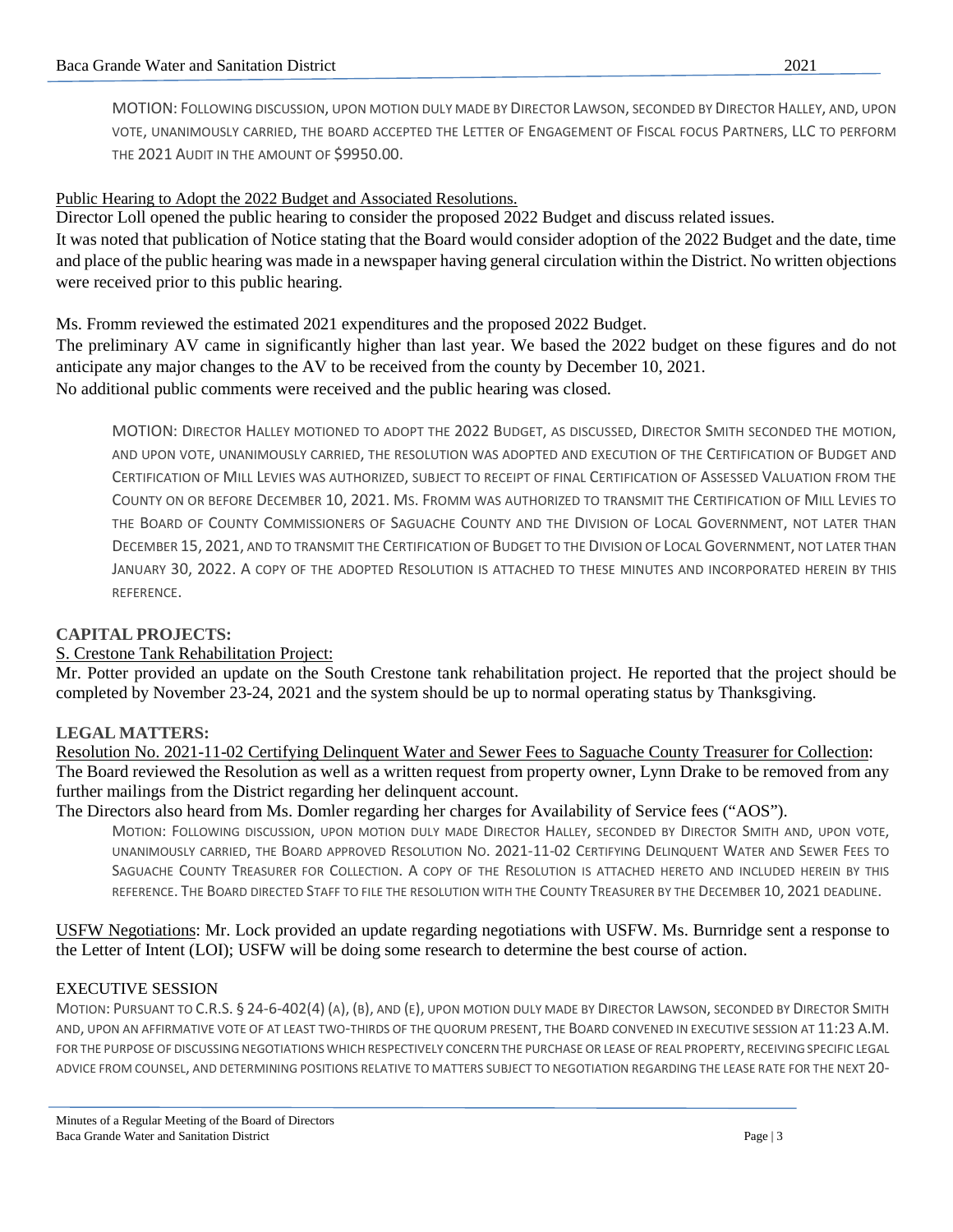#### Baca Grande Water and Sanitation District

YEAR TERM OF THE WATER SERVICE AGREEMENT AND THE POTENTIAL PURCHASE OF WATER RIGHTS FROM THE UNITED STATES FISH AND WILDLIFE SERVICE AND §24-6-402(4)(F), C.R.S., PERSONNEL MATTERS, REGARDING MANAGEMENT POSITIONS. PURSUANT TO C.R.S. § 24-6-402(2) (D.S). (II), (B), NO RECORD WILL BE KEPT OF THE PORTION OF THIS EXECUTIVE SESSION THAT, IN THE OPINION OF THE BOARD'S ATTORNEY, CONSTITUTES PRIVILEGED ATTORNEY-CLIENT COMMUNICATION PURSUANT TO SECTION C.R.S. § 24-6-402(4) (B).

## The Board reconvened in regular session at 11:54 A.M.

### PERSONNEL COMMITTEE:

MOTION: FOLLOWING DISCUSSION, UPON MOTION DULY MADE DIRECTOR LAWSON, SECONDED BY DIRECTOR PECK AND, UPON VOTE, UNANIMOUSLY CARRIED, THE BOARD APPROVED THE FORMATION OF A PERSONNEL COMMITTEE CONSISTING OF DIRECTORS PECK AND HALLEY TO ASSIST IN EVALUATIONS OF MANAGEMENT AND CREATING SYSTEMS FOR FUTURE EVALUATIONS AND PAY INCREASES.

#### **OTHER BUSINESS:**

Seeing no other business, President Loll adjourned the meeting.

#### **ADJOURNMENT:**

THERE BEING NO FURTHER BUSINESS TO DISCUSS, UPON MOTION DULY MADE DIRECTOR SMITH, SECONDED BY DIRECTOR PECK AND UPON VOTE, UNANIMOUSLY CARRIED, THE MEETING WAS ADJOURNED AT 11:56 AM.

#### THE NEXT REGULAR MEETING IS SCHEDULED FOR December 15, 2021

Respectfully submitted.

JoAnn Slivka Secretary for the meeting

THESE MINUTES ARE APPROVED AS THE OFFICIAL November 17, 2021 MINUTES OF THE BACA GRANDE WATER AND SANITATION DISTRICT BY THE BOARD OF DIRECTORS SIGNING BELOW:

| John Loll                  |
|----------------------------|
| Dale Halley                |
| Mike Smith                 |
| $\epsilon$<br>William Peck |
|                            |
| Vivia Lawson               |

Minutes of a Regular Meeting of the Board of Directors Baca Grande Water and Sanitation District